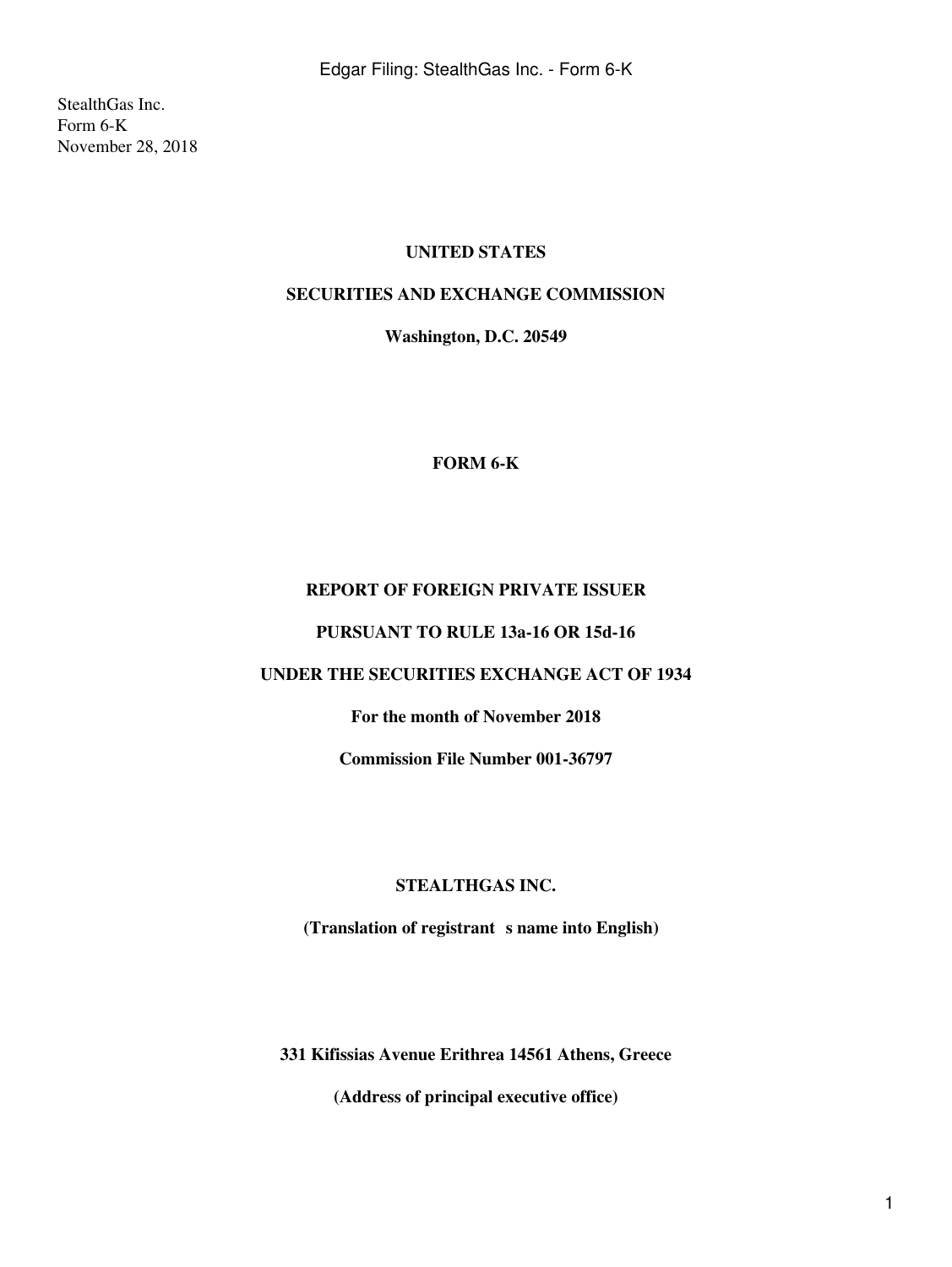Indicate by check mark whether the registrant files or will file annual reports under cover of Form 20-F or Form 40-F.

Form 20-F Form 40-F

Indicate by check mark if the registrant is submitting the Form 6-K in paper as permitted by Regulation S-T Rule  $101(b)(1)$ :

Indicate by check mark if the registrant is submitting the Form 6-K in paper as permitted by Regulation S-T Rule  $101(b)(7)$ :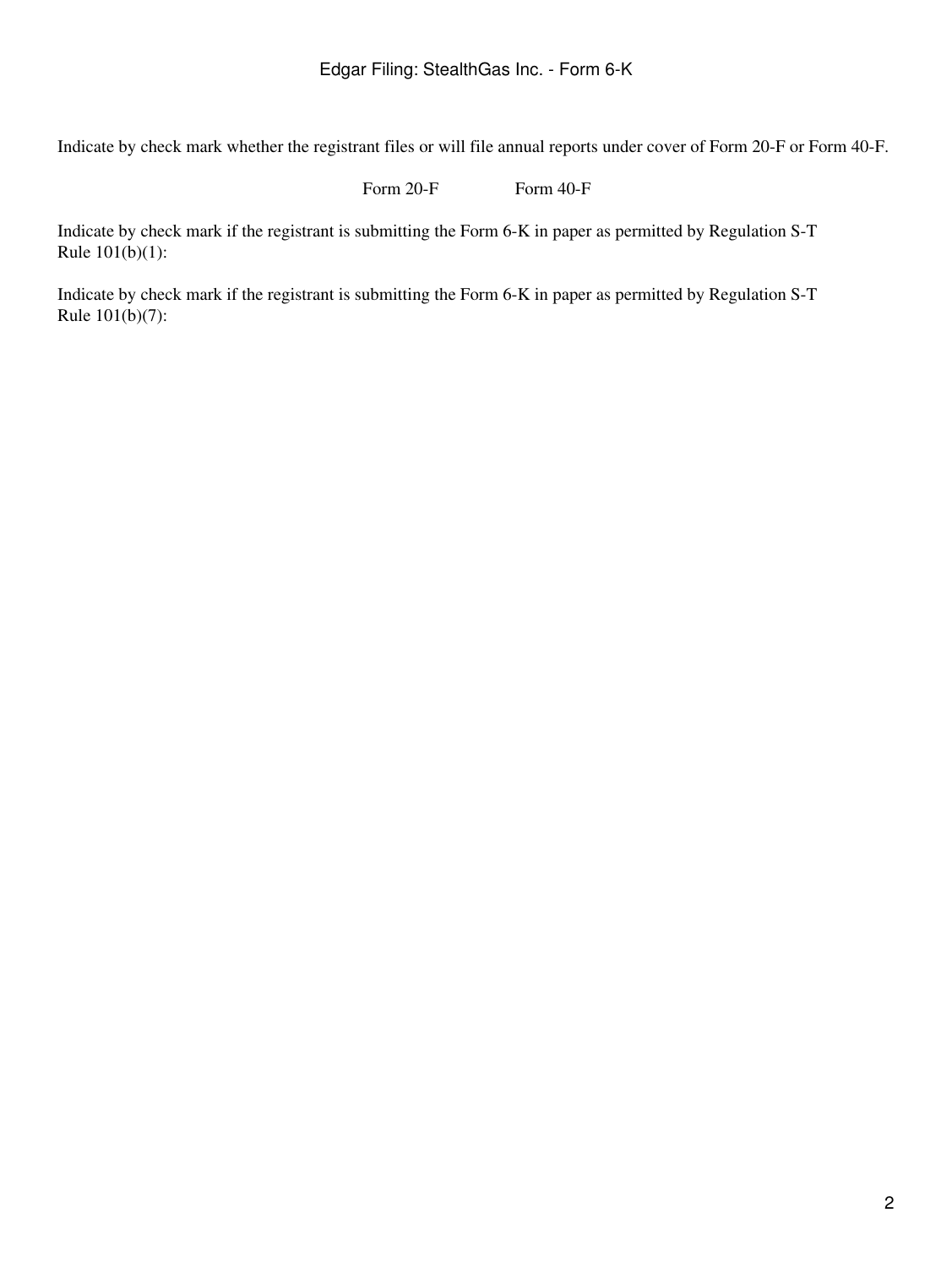# **EXHIBIT INDEX**

99.1 StealthGas Inc. November 23, 2018 earnings release for the three and nine months ended September 30, 2018